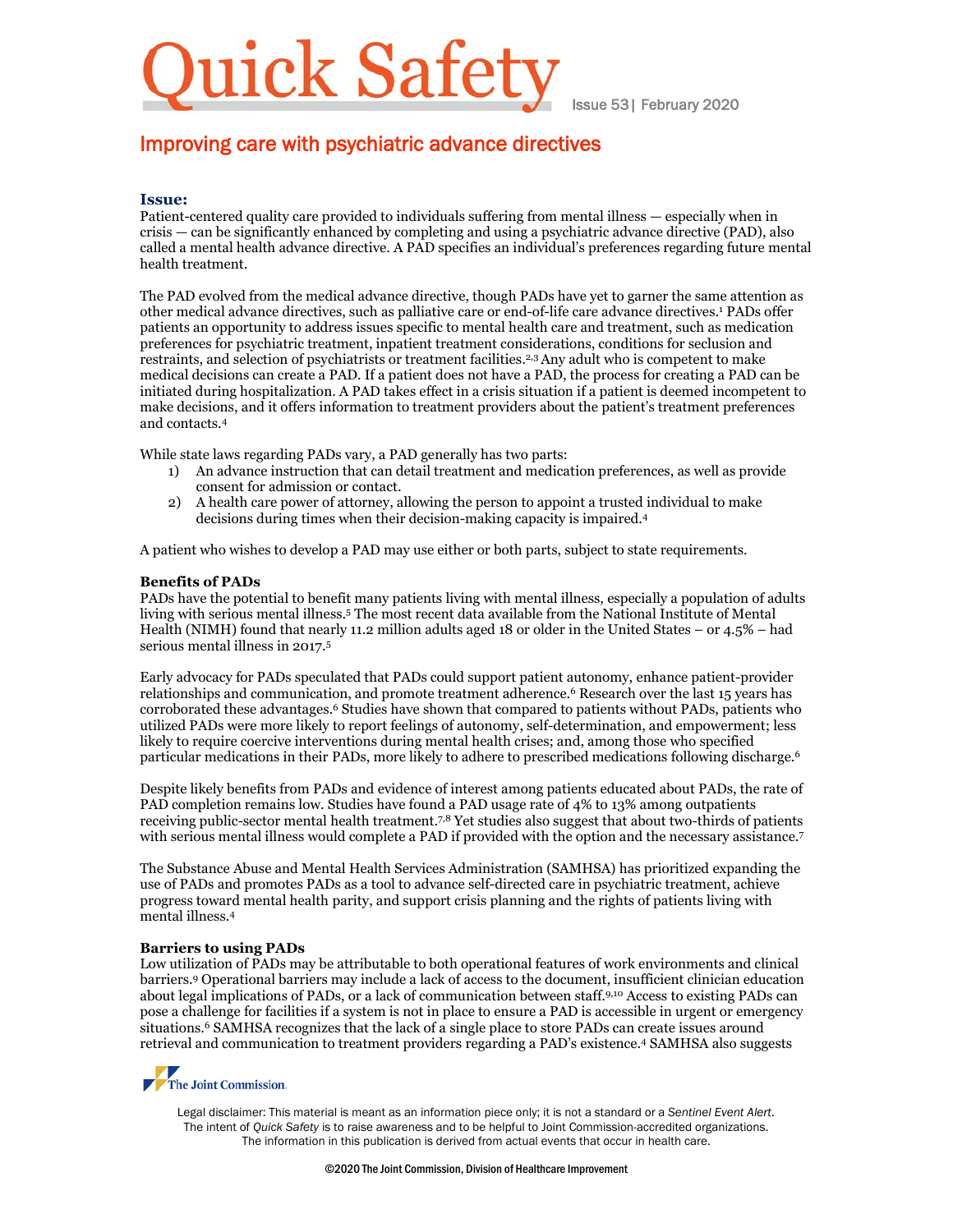Quick Safety Issue 53, February 2020 Page 12

"the mental health and emergency response workforce may benefit from trainings on the utility and practical application of PADs, along with the principles of shared decision-making, supported decision-making and decision support aids."4

Clinical barriers may include provider concerns about inappropriate treatment requests or patients' desires to alter their treatment preferences during crises.9 Much of the concern about the risk of limiting available treatment options or adversely impacting care remains largely theoretical and has not been substantiated by evidence.6 PADs that designate a psychiatric health care proxy may help alleviate concerns that providers often raise about limited treatment options due to the specificity of PADs.6 Additionally, most PAD statutes allow for health care providers to petition a court to override a patient's PAD if it runs contrary to the patient's best interest.6

Despite some of the challenges and concerns around PADs, a 2017 study found clinicians can play a crucial role in increasing the prevalence of PADs, which could help improve the implementation of PADs in mental health care.<sup>11</sup>

#### **Regulatory framework and Joint Commission requirements**

The Centers for Medicare and Medicaid Services' (CMS) Patient Rights Condition of Participation for hospitals requires that a "patient has the right to formulate advance directives and to have hospital staff and practitioners who provide care in the hospital comply with these directives."12 In addition, the National Resource Center on Psychiatric Advance Directives (www.nrc-pad.org) offers summaries of federal and state policies, state-specific PAD forms, educational videos, and other resources.

The Joint Commission's Behavioral Health Care Accreditation program includes a Care, Treatment, and Services standard — CTS.01.04.01 — that requires accredited behavioral health care organizations that serve adults with serious mental illness to document whether the adult has a PAD and share resources on formulating PADs when requested. It also specifies that if an adult has an advance directive, clinical staff who are involved in the care, treatment, or services provided to the adult must be aware that the PAD exists and know how to access it. Additional Joint Commission standards in other accreditation programs broadly support the use of advance directives, including the following:

- Include information on any advance directives in clinical records (Record of Care, Treatment, and Services standard RC.02.01.01 for the hospital [including psychiatric hospitals], critical access hospital, behavioral health care, home care, and office-based surgery programs).
- Maintain and communicate to patients written policies on honoring advance directives (Rights and Responsibilities of the Individual standard RI.01.05.01 for the hospital [including psychiatric hospitals] and behavioral health care programs).
- Offer resources on completing advance directives (RI.01.05.01 for the hospital [including psychiatric hospitals], critical access hospital, behavioral health care, and home care programs).
- Include advance directive information in hospital transfer and discharge materials (Provision of Care, Treatment, and Services standard PC.04.02.01 and RC.02.04.01 for the critical access hospital program and Joint Commission-accredited hospitals [including psychiatric hospitals] that use accreditation for deemed status purposes).
- Communicate and use any advance directives in care coordination (PC.01.03.01 and PC.02.02.01 for the home care and nursing care center programs).
- Respect the rights of patients or surrogate decision-makers to refuse care in accordance with advance directives (RI.01.02.01 for the nursing care center program).

### **Safety actions to consider:**

PADs can serve as beneficial tools for patients with mental illness, allowing them to exercise more autonomy over their mental health treatment and provide a forum for collaborative, coordinated treatment planning. Health care organizations that provide psychiatric care and services can improve the safety and quality of care provided to their patients by:

• Providing education for patients and providers. Both patients and providers demonstrate gaps in knowledge in developing and using PADs. Improved awareness efforts would likely increase PAD usage and engage patients and providers in greater shared decision-marking.7,10 Additionally, patients and providers should be aware of state-specific laws regarding PADs.



Legal disclaimer: This material is meant as an information piece only; it is not a standard or a *Sentinel Event Alert*. The intent of *Quick Safety* is to raise awareness and to be helpful to Joint Commission-accredited organizations. The information in this publication is derived from actual events that occur in health care.